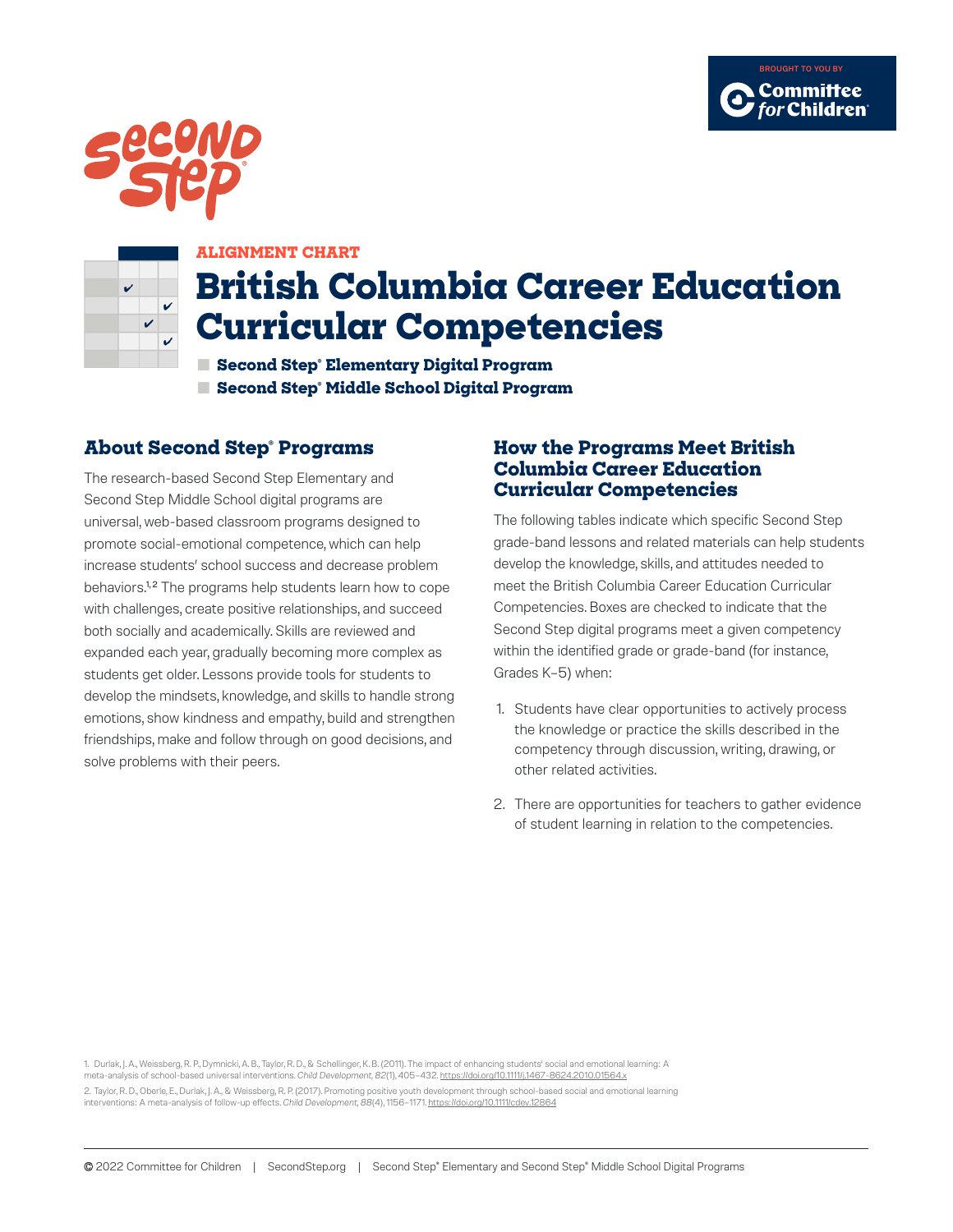|  |                                                                                                                              |                            |                |                                                      |                       |                  |                                            |                                                           |                                                     |                                              |                            |                                         | <b>Key Skills and Concepts</b>     |                     |                                       |                                     |                            |                        |                                                                      |                                          |                   |                     |                                                     |                        |                  |                            |  |
|--|------------------------------------------------------------------------------------------------------------------------------|----------------------------|----------------|------------------------------------------------------|-----------------------|------------------|--------------------------------------------|-----------------------------------------------------------|-----------------------------------------------------|----------------------------------------------|----------------------------|-----------------------------------------|------------------------------------|---------------------|---------------------------------------|-------------------------------------|----------------------------|------------------------|----------------------------------------------------------------------|------------------------------------------|-------------------|---------------------|-----------------------------------------------------|------------------------|------------------|----------------------------|--|
|  |                                                                                                                              |                            |                | <b>Brain Builders</b><br>(Executive-Function Skills) |                       |                  |                                            |                                                           |                                                     | Unit 1: Growth Mindset & Goal-Setting        |                            |                                         | <b>Unit 2: Emotion Management</b>  |                     |                                       |                                     | Unit 3: Empathy & Kindness |                        |                                                                      | Unit 4: Problem-Solving                  |                   |                     |                                                     |                        |                  |                            |  |
|  |                                                                                                                              |                            |                |                                                      |                       | ㅎ                | s while<br>of learning                     | replace                                                   | can                                                 | improve with                                 |                            | emotion                                 | others                             |                     | strategies<br>using                   |                                     |                            |                        | make friends<br>them                                                 | before<br>calm<br>feel                   | to solve problems | ends<br>am<br>make  | $\overline{5}$                                      | solutions to a problem | solutions        |                            |  |
|  | <b>Kindergarten-Grade 3</b>                                                                                                  |                            |                |                                                      |                       | ignore           | iallenges<br>are part c<br>challenge       |                                                           | $\mathrel{\mathop{\sqsubseteq}}$<br>brai            |                                              |                            | own<br>$\tilde{\boldsymbol{\omega}}$    |                                    | emotions            |                                       | and act kindly<br>emotions by       |                            | others                 | iships<br>helps                                                      | $\overline{c}$<br>emotions               |                   | and                 |                                                     |                        | outcomes         |                            |  |
|  | <b>British Columbia Career Education</b><br><b>Curricular Competencies</b><br><b>Second Step® Elementary Digital Program</b> |                            | Working memory | nhibitory control                                    | Cognitive flexibility | and<br>attention | ersevere through ch<br>ecognizing mistakes | Recognize unhelpful thoughts and<br>with helpful thoughts | that the I<br>Understand that th<br>grow and change | Recognize that skills<br>practice and effort | a practice plan            | one <sup>1</sup><br>name<br>dentify and | Recognize and identify emotions in | strong<br>Recognize | strong<br>Manage stro<br>to feel calm | Recognize kindness<br>toward others | others' perspectives       | for<br>Develop empathy | kindness<br>Ithen relati<br>Recognize <b>I</b><br>and strengt<br>eng | ທ<br>Manage strong e<br>solving problems | Apply strategies  | Recognize accidents | problem without blame<br>$\overline{g}$<br>듦<br>the | many                   | Explore possible | solution<br>Pick the best  |  |
|  |                                                                                                                              | Attention                  |                |                                                      |                       | snoo             | Per                                        |                                                           |                                                     |                                              | Make                       |                                         |                                    |                     |                                       |                                     | Take                       |                        |                                                                      |                                          |                   |                     | State                                               | Think of I             |                  |                            |  |
|  | <b>Learning Standards</b>                                                                                                    |                            |                |                                                      |                       |                  |                                            |                                                           |                                                     |                                              |                            |                                         |                                    |                     |                                       |                                     |                            |                        |                                                                      |                                          |                   |                     |                                                     |                        |                  |                            |  |
|  | Identify and appreciate their personal attributes, skills, interests, and<br>accomplishments                                 |                            |                |                                                      |                       |                  | V                                          | $\boldsymbol{\mathcal{U}}$                                |                                                     | $\sqrt{2}$                                   | $\checkmark$               |                                         |                                    |                     |                                       |                                     |                            |                        |                                                                      |                                          |                   |                     |                                                     |                        |                  |                            |  |
|  | Demonstrate effective work habits and organizational skills<br>appropriate to their level of development                     |                            |                |                                                      |                       | $\checkmark$     | V                                          |                                                           |                                                     |                                              | $\boldsymbol{\mathcal{U}}$ |                                         |                                    |                     |                                       |                                     |                            |                        |                                                                      |                                          |                   |                     |                                                     |                        |                  |                            |  |
|  | Work respectfully and constructively with others to achieve<br>common goals                                                  |                            |                |                                                      |                       |                  |                                            |                                                           |                                                     |                                              |                            |                                         |                                    |                     |                                       |                                     |                            |                        |                                                                      | $\checkmark$                             | $\mathbf{v}$      | $\vee$              | $\vee$                                              | $\vert$ $\vert$        | $\mathbf{v}$     | $\mathbf v$                |  |
|  | Identify and appreciate the roles and responsibilities of people in<br>their schools, families, and communities              |                            |                |                                                      |                       |                  |                                            |                                                           |                                                     |                                              |                            |                                         |                                    |                     |                                       | $\checkmark$                        |                            |                        |                                                                      |                                          |                   |                     |                                                     |                        |                  |                            |  |
|  | Recognize the importance of positive relationships in their lives                                                            |                            |                |                                                      |                       |                  |                                            |                                                           |                                                     |                                              |                            |                                         |                                    |                     |                                       | $\checkmark$                        |                            | $\vee$                 | $\checkmark$                                                         |                                          |                   |                     |                                                     |                        |                  |                            |  |
|  | Recognize the importance of learning in their lives and<br>future careers                                                    |                            |                |                                                      |                       |                  |                                            |                                                           | $\checkmark$                                        | $\boldsymbol{\mathcal{U}}$                   | $\mathbf v$                |                                         |                                    |                     |                                       |                                     |                            |                        |                                                                      |                                          |                   |                     |                                                     |                        |                  |                            |  |
|  | Set and achieve realistic learning goals for themselves                                                                      |                            |                |                                                      |                       |                  |                                            |                                                           |                                                     |                                              | ✓                          |                                         |                                    |                     |                                       |                                     |                            |                        |                                                                      |                                          |                   |                     |                                                     |                        |                  |                            |  |
|  | Share ideas, information, personal feelings, and<br>knowledge with others                                                    | $\boldsymbol{\mathcal{U}}$ |                |                                                      | $\checkmark$          |                  |                                            |                                                           |                                                     |                                              |                            | $\checkmark$                            |                                    | $\checkmark$        |                                       | $\checkmark$                        | $\checkmark$               |                        | $\checkmark$                                                         | $\checkmark$                             | $\checkmark$      | $\checkmark$        | $\mathbf{v}$                                        | $\sqrt{2}$             | $\mathbf v$      | $\boldsymbol{\mathcal{U}}$ |  |
|  | Recognize the basic skills required in a variety of jobs in<br>the community                                                 |                            |                |                                                      |                       |                  |                                            |                                                           |                                                     |                                              |                            |                                         |                                    |                     |                                       |                                     |                            |                        |                                                                      |                                          |                   |                     |                                                     |                        |                  |                            |  |

**Competencies**

mpeten

ပ္ပြ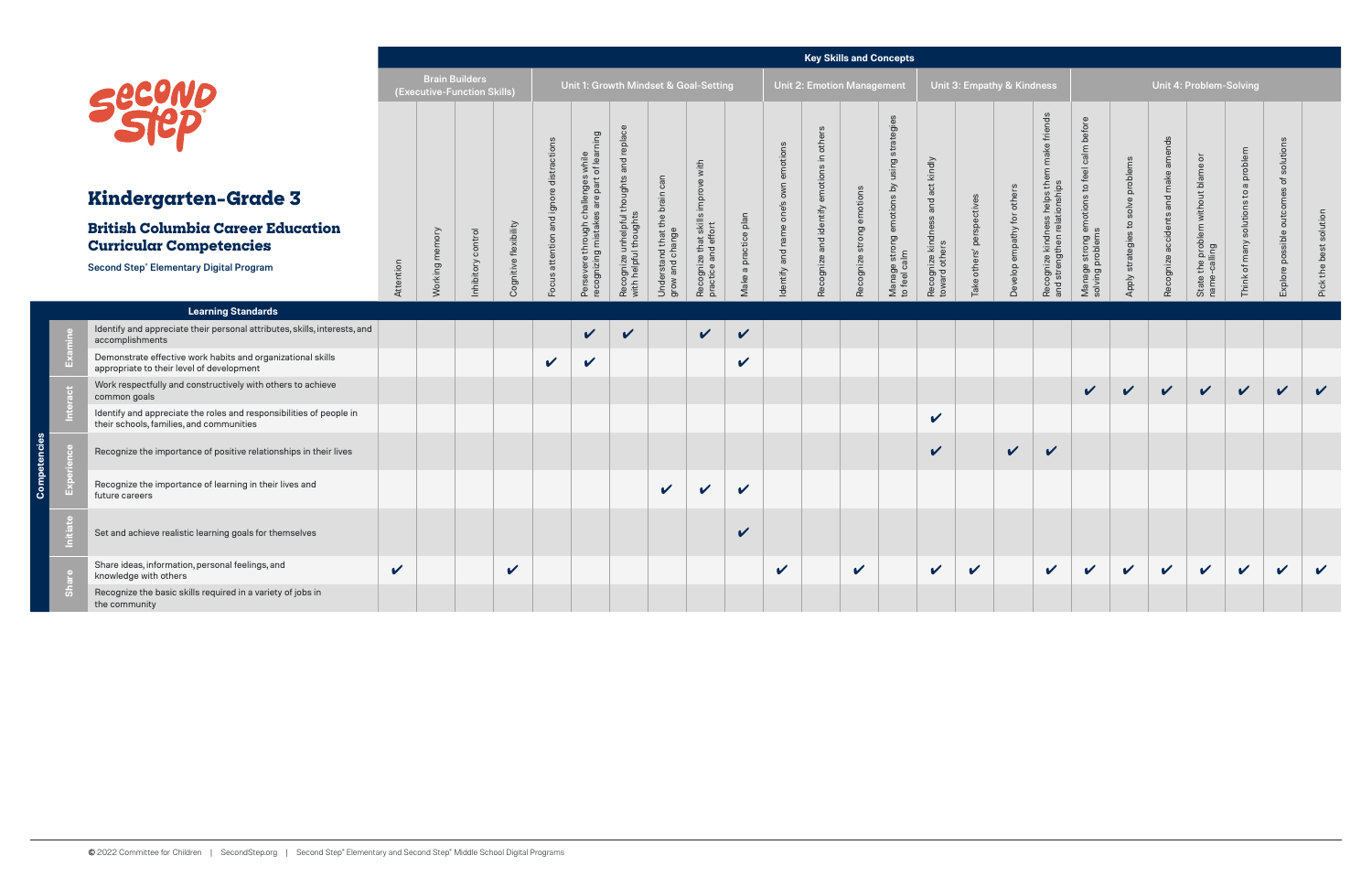|                |                                                                                                                                                |           |                       |                             |                       |              |                                                 |                          |                                |                                                                    |                                                  |                                                        | <b>Key Skills and Concepts</b>                              |                                                                                 |                                                                               |                                                             |                                                                          |                                                                |                                                                                |                                                                  |                                                             |                                                                                   |                                                                          |                                                                                           |
|----------------|------------------------------------------------------------------------------------------------------------------------------------------------|-----------|-----------------------|-----------------------------|-----------------------|--------------|-------------------------------------------------|--------------------------|--------------------------------|--------------------------------------------------------------------|--------------------------------------------------|--------------------------------------------------------|-------------------------------------------------------------|---------------------------------------------------------------------------------|-------------------------------------------------------------------------------|-------------------------------------------------------------|--------------------------------------------------------------------------|----------------------------------------------------------------|--------------------------------------------------------------------------------|------------------------------------------------------------------|-------------------------------------------------------------|-----------------------------------------------------------------------------------|--------------------------------------------------------------------------|-------------------------------------------------------------------------------------------|
|                |                                                                                                                                                |           | <b>Brain Builders</b> | (Executive-Function Skills) |                       |              | <b>Unit 1: Growth Mindset</b><br>& Goal-Setting |                          |                                |                                                                    |                                                  | Unit 2: Emotion Management                             |                                                             |                                                                                 | Unit 3: Empathy & Kindness                                                    |                                                             |                                                                          |                                                                |                                                                                |                                                                  | Unit 4: Problem-Solving                                     |                                                                                   |                                                                          |                                                                                           |
|                |                                                                                                                                                |           |                       |                             |                       |              |                                                 | goals                    |                                | it hard<br>make                                                    | that regulating emotions is<br>to make decisions |                                                        |                                                             |                                                                                 | along<br>get                                                                  | $\mathbf{c}$<br>$\omega$                                    | make                                                                     |                                                                |                                                                                |                                                                  | view<br>đ                                                   | $\sigma$                                                                          |                                                                          |                                                                                           |
|                | <b>Grades 4-5</b>                                                                                                                              |           |                       |                             |                       |              |                                                 |                          |                                |                                                                    |                                                  |                                                        |                                                             |                                                                                 |                                                                               |                                                             |                                                                          |                                                                |                                                                                |                                                                  |                                                             |                                                                                   |                                                                          |                                                                                           |
|                | <b>British Columbia Career Education</b><br><b>Curricular Competencies</b><br><b>Second Step® Elementary Digital Program</b>                   | Attention | Working memory        | control<br>Inhibitory       | Cognitive flexibility | Set goals    | Make plans                                      | woj ses<br>Monitor progr | Reflect to inform future goals | Recognize that strong emotions<br>to think clearly<br>$\mathbf{c}$ | Recognize t<br>necessary t                       | Apply reappraisal as an<br>emotion-management strategy | Apply planning ahead to manage recurring<br>strong emotions | Recognize that people can have different<br>points of view about the same thing | Recognize that empathy and<br>perspective-taking can help them<br>with others | Apply perspective-taking strategie<br>empathize with others | Apply perspective-taking strategies to<br>their community a better place | Explain the importance of being calm before<br>problem-solving | Explain the importance of speaking up for<br>one's self when solving a problem | State the problem without blaming and from<br>all points of view | Generate solutions to take all points<br>into consideration | Evaluate possible outcomes of solutions to<br>problem based on all points of view | Pick a solution that is safe, respectful, and<br>could work for everyone | ldentify when, where, and with whom they<br>think it would be best to work on the problem |
|                | <b>Learning Standards</b>                                                                                                                      |           |                       |                             |                       |              |                                                 |                          |                                |                                                                    |                                                  |                                                        |                                                             |                                                                                 |                                                                               |                                                             |                                                                          |                                                                |                                                                                |                                                                  |                                                             |                                                                                   |                                                                          |                                                                                           |
|                | Identify and appreciate their personal attributes, skills, interests, and<br>accomplishments and their growth over time                        |           |                       |                             |                       | $\mathbf{v}$ | $\mathbf v$                                     | $\mathbf{v}$             | $\boldsymbol{\nu}$             |                                                                    |                                                  |                                                        |                                                             |                                                                                 |                                                                               |                                                             |                                                                          |                                                                |                                                                                |                                                                  |                                                             |                                                                                   |                                                                          |                                                                                           |
|                | Demonstrate respect for differences in the classroom                                                                                           |           |                       |                             |                       |              |                                                 |                          |                                |                                                                    |                                                  |                                                        |                                                             | $\checkmark$                                                                    | $\sqrt{2}$                                                                    | $\checkmark$                                                | $\checkmark$                                                             |                                                                |                                                                                | $\checkmark$                                                     | $\checkmark$                                                | $\boldsymbol{\mathcal{U}}$                                                        | $\checkmark$                                                             |                                                                                           |
|                | Appreciate the influence of peer relationships, family, and<br>community on personal choices and goals                                         |           |                       |                             |                       |              | V                                               |                          |                                |                                                                    |                                                  |                                                        |                                                             | $\checkmark$                                                                    | $\checkmark$                                                                  | $\checkmark$                                                | $\checkmark$                                                             |                                                                |                                                                                | $\checkmark$                                                     | $\checkmark$                                                | $\checkmark$                                                                      | $\checkmark$                                                             | $\checkmark$                                                                              |
|                | Use innovative thinking when solving problems                                                                                                  |           |                       |                             |                       |              |                                                 |                          |                                |                                                                    |                                                  |                                                        |                                                             |                                                                                 |                                                                               |                                                             |                                                                          |                                                                |                                                                                |                                                                  | $\checkmark$                                                | $\checkmark$                                                                      | $\checkmark$                                                             |                                                                                           |
|                | Make connections between effective work habits and success                                                                                     |           |                       |                             |                       |              |                                                 | $\checkmark$             | $\checkmark$                   |                                                                    |                                                  |                                                        |                                                             |                                                                                 |                                                                               |                                                             |                                                                          |                                                                |                                                                                |                                                                  |                                                             |                                                                                   |                                                                          |                                                                                           |
|                | Recognize the need for others who can support their learning and<br>personal growth                                                            |           |                       |                             |                       |              | $\checkmark$                                    | $\checkmark$             | $\checkmark$                   |                                                                    |                                                  |                                                        |                                                             |                                                                                 |                                                                               |                                                             |                                                                          |                                                                |                                                                                |                                                                  |                                                             |                                                                                   |                                                                          |                                                                                           |
|                | Set realistic short- and longer-term learning goals, define a path,<br>and monitor progress                                                    |           |                       |                             |                       | V            | V                                               | V                        | $\boldsymbol{\mathcal{U}}$     |                                                                    |                                                  |                                                        |                                                             |                                                                                 |                                                                               |                                                             |                                                                          |                                                                |                                                                                |                                                                  |                                                             |                                                                                   |                                                                          |                                                                                           |
|                | Demonstrate safe behaviours in a variety of environments                                                                                       |           |                       |                             |                       |              |                                                 |                          |                                |                                                                    |                                                  |                                                        |                                                             |                                                                                 |                                                                               |                                                             |                                                                          |                                                                |                                                                                |                                                                  |                                                             |                                                                                   |                                                                          |                                                                                           |
| $\overline{0}$ | Recognize the intersection of their personal and public digital<br>identities and the potential for both positive and negative<br>consequences |           |                       |                             |                       |              |                                                 |                          |                                |                                                                    |                                                  |                                                        |                                                             |                                                                                 |                                                                               |                                                             |                                                                          |                                                                |                                                                                |                                                                  |                                                             |                                                                                   |                                                                          |                                                                                           |
|                | Question self and others about the role of technology in the<br>changing workplace                                                             |           |                       |                             |                       |              |                                                 |                          |                                |                                                                    |                                                  |                                                        |                                                             |                                                                                 |                                                                               |                                                             |                                                                          |                                                                |                                                                                |                                                                  |                                                             |                                                                                   |                                                                          |                                                                                           |

**Competencies**

ပ္ပြ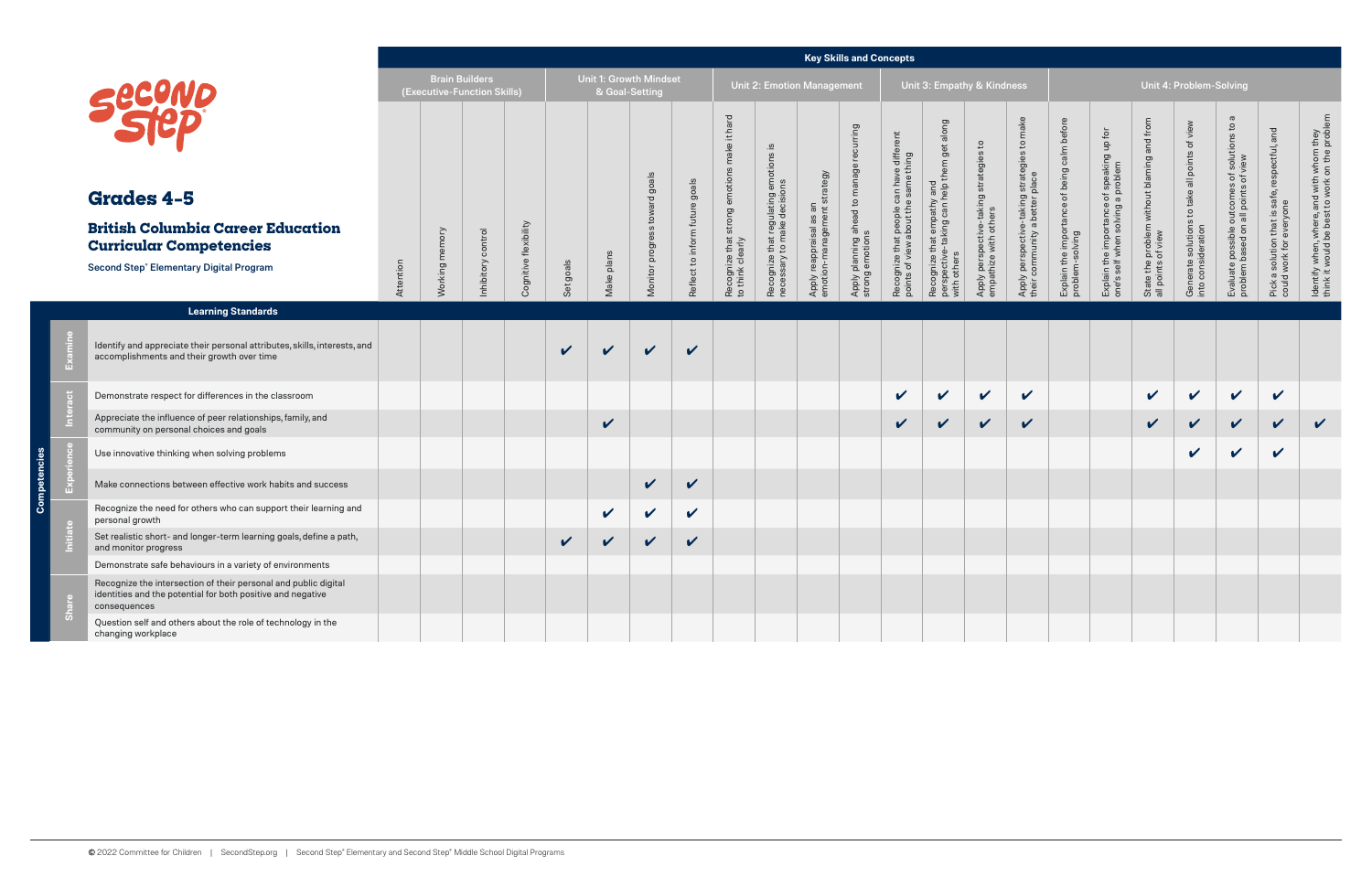# **Grades 6–7**

#### **Key Skills and Concepts**

| <b>Emotions &amp; Decisions</b>          |                                                                  |                                  |                                                                             | Unit 4: Managing Relationships<br>& Social Conflict |                              |
|------------------------------------------|------------------------------------------------------------------|----------------------------------|-----------------------------------------------------------------------------|-----------------------------------------------------|------------------------------|
| Recognize and reframe unhelpful thoughts | Apply emotion-management strategies across<br>different contexts | Recognize how conflicts escalate | Describe the different perspectives of the<br>people involved in a conflict | Apply the four-step conflict resolution process     | Identify ways to make amends |
|                                          |                                                                  |                                  |                                                                             |                                                     |                              |
|                                          |                                                                  |                                  |                                                                             |                                                     |                              |
|                                          |                                                                  |                                  |                                                                             |                                                     |                              |
|                                          |                                                                  |                                  |                                                                             |                                                     |                              |
|                                          |                                                                  |                                  |                                                                             |                                                     |                              |
|                                          |                                                                  |                                  |                                                                             |                                                     |                              |
|                                          |                                                                  |                                  |                                                                             |                                                     |                              |
|                                          |                                                                  |                                  |                                                                             |                                                     |                              |
|                                          |                                                                  |                                  |                                                                             |                                                     |                              |
|                                          |                                                                  |                                  |                                                                             |                                                     |                              |
|                                          |                                                                  |                                  |                                                                             |                                                     |                              |
|                                          |                                                                  |                                  |                                                                             |                                                     |                              |

**Competencies**

**Examine**

|                                                                                                                                                                     |                                                                                |                                                     | Unit 1: Mindsets & Goals                                                        |                                                                |                               |                                                                            |                                                                                              |                                                             | Unit 2: Recognizing Bullying & Harassment                                                     |                                                         |                                                             | Unit 3: Thoughts, Emotions & Decisions                                                               |                                             |                                                                        |                                     | <b>Unit 4: Managing Relationships</b><br>& Social Conflict                                                  |                                                           |                 |
|---------------------------------------------------------------------------------------------------------------------------------------------------------------------|--------------------------------------------------------------------------------|-----------------------------------------------------|---------------------------------------------------------------------------------|----------------------------------------------------------------|-------------------------------|----------------------------------------------------------------------------|----------------------------------------------------------------------------------------------|-------------------------------------------------------------|-----------------------------------------------------------------------------------------------|---------------------------------------------------------|-------------------------------------------------------------|------------------------------------------------------------------------------------------------------|---------------------------------------------|------------------------------------------------------------------------|-------------------------------------|-------------------------------------------------------------------------------------------------------------|-----------------------------------------------------------|-----------------|
| Secure<br><b>Grades 6-7</b><br><b>British Columbia Career Education</b><br><b>Curricular Competencies</b><br>Second Step <sup>®</sup> Middle School Digital Program | common<br>$\omega$<br>Recognize that social challeng<br>and get better in time | can<br>Understand that the brain<br>grow and change | after<br>sist<br>per<br>and<br>adjust<br>Determine how to a<br>making a mistake | personal goals and create plans to<br>ieve them<br>Set<br>achi | Monitor progress toward goals | bullying<br>$\rm ^{+}$<br>ognize common types<br>harassment<br>Reco<br>and | bullying<br>$\frac{1}{\sigma}$<br>cts<br>negative impa<br>Understand the n<br>and harassment | strategy<br>Determine the best upstander<br>for a situation | eate<br>ট<br>$\mathtt{S}$<br>Understand students' responsibility<br>a positive school climate | Apply responsible decision-making to be<br>an upstander | $\sigma$<br>Assess when and why one feels<br>strong emotion | way.<br>nega<br>emotions influence<br>in positive and nega<br>Understand how e<br>decision-making ii | unhelpful thoughts<br>Recognize and reframe | across<br>strategies<br>Apply emotion-management<br>different contexts | escalate<br>Recognize how conflicts | the<br>$\overleftarrow{\mathrm{o}}$<br>Describe the different perspectives<br>people involved in a conflict | oluti<br>5<br>nflict<br>$\bar{o}$<br>four<br>the<br>Apply | nds<br>Identify |
| <b>Learning Standards</b>                                                                                                                                           |                                                                                |                                                     |                                                                                 |                                                                |                               |                                                                            |                                                                                              |                                                             |                                                                                               |                                                         |                                                             |                                                                                                      |                                             |                                                                        |                                     |                                                                                                             |                                                           |                 |
| Recognize their personal preferences, skills, strengths, and abilities<br>and connect them to possible career choices                                               |                                                                                |                                                     |                                                                                 |                                                                |                               |                                                                            |                                                                                              |                                                             |                                                                                               |                                                         |                                                             |                                                                                                      |                                             |                                                                        |                                     |                                                                                                             |                                                           |                 |
| Question self and others about the reciprocal relationship between<br>self and community                                                                            |                                                                                |                                                     |                                                                                 |                                                                |                               |                                                                            |                                                                                              |                                                             | $\checkmark$                                                                                  |                                                         |                                                             |                                                                                                      |                                             |                                                                        |                                     |                                                                                                             |                                                           |                 |
| Appreciate the importance of respect, inclusivity, and other positive<br>behaviours in diverse, collaborative learning, and work environments                       | $\checkmark$                                                                   |                                                     |                                                                                 |                                                                |                               |                                                                            | $\checkmark$                                                                                 | $\checkmark$                                                | $\checkmark$                                                                                  | $\checkmark$                                            |                                                             |                                                                                                      |                                             |                                                                        |                                     | $\checkmark$                                                                                                | $\checkmark$                                              |                 |
| Recognize the influence of peers, family, and communities on career<br>choices and attitudes toward work                                                            |                                                                                |                                                     |                                                                                 |                                                                |                               |                                                                            |                                                                                              |                                                             |                                                                                               |                                                         |                                                             |                                                                                                      |                                             |                                                                        |                                     |                                                                                                             |                                                           |                 |
| Appreciate the value of new experiences, innovative thinking, and<br>risk-taking in broadening their career options                                                 |                                                                                |                                                     |                                                                                 |                                                                |                               |                                                                            |                                                                                              |                                                             |                                                                                               |                                                         |                                                             |                                                                                                      |                                             |                                                                        |                                     |                                                                                                             |                                                           |                 |
| Explore volunteer opportunities and other new experiences outside<br>school and recognize their value in career development                                         |                                                                                |                                                     |                                                                                 |                                                                |                               |                                                                            |                                                                                              |                                                             |                                                                                               |                                                         |                                                             |                                                                                                      |                                             |                                                                        |                                     |                                                                                                             |                                                           |                 |
| Set realistic short- and longer-term learning goals, define a path,<br>and monitor progress                                                                         |                                                                                |                                                     |                                                                                 | $\checkmark$                                                   | $\checkmark$                  |                                                                            |                                                                                              |                                                             |                                                                                               |                                                         |                                                             |                                                                                                      |                                             |                                                                        |                                     |                                                                                                             |                                                           |                 |
| Apply project management skills to support career development                                                                                                       |                                                                                |                                                     |                                                                                 |                                                                |                               |                                                                            |                                                                                              |                                                             |                                                                                               |                                                         |                                                             |                                                                                                      |                                             |                                                                        |                                     |                                                                                                             |                                                           |                 |
| Demonstrate leadership skills through collaborative activities in the<br>school and community                                                                       |                                                                                |                                                     |                                                                                 |                                                                |                               |                                                                            |                                                                                              |                                                             |                                                                                               |                                                         |                                                             |                                                                                                      |                                             |                                                                        |                                     |                                                                                                             |                                                           |                 |
| Demonstrate safety skills in an experiential learning environment                                                                                                   |                                                                                |                                                     |                                                                                 |                                                                |                               |                                                                            |                                                                                              |                                                             |                                                                                               |                                                         |                                                             |                                                                                                      |                                             |                                                                        |                                     |                                                                                                             |                                                           |                 |
| Use entrepreneurial and innovative thinking to solve problems                                                                                                       |                                                                                |                                                     |                                                                                 |                                                                | $\checkmark$                  |                                                                            |                                                                                              |                                                             |                                                                                               |                                                         |                                                             |                                                                                                      |                                             |                                                                        |                                     |                                                                                                             |                                                           |                 |
| Examine the importance of service learning and the responsibility of<br>individuals to contribute to the community and the world                                    |                                                                                |                                                     |                                                                                 |                                                                |                               |                                                                            |                                                                                              |                                                             |                                                                                               |                                                         |                                                             |                                                                                                      |                                             |                                                                        |                                     |                                                                                                             |                                                           |                 |
| Question self and others about how their personal public identity<br>can have both positive and negative consequences                                               |                                                                                |                                                     |                                                                                 |                                                                |                               |                                                                            |                                                                                              |                                                             |                                                                                               |                                                         |                                                             |                                                                                                      |                                             |                                                                        |                                     |                                                                                                             |                                                           |                 |

**Interact**

**Experience**

**Initiate**

**Share**

# **British Columbia Curricular Competency**